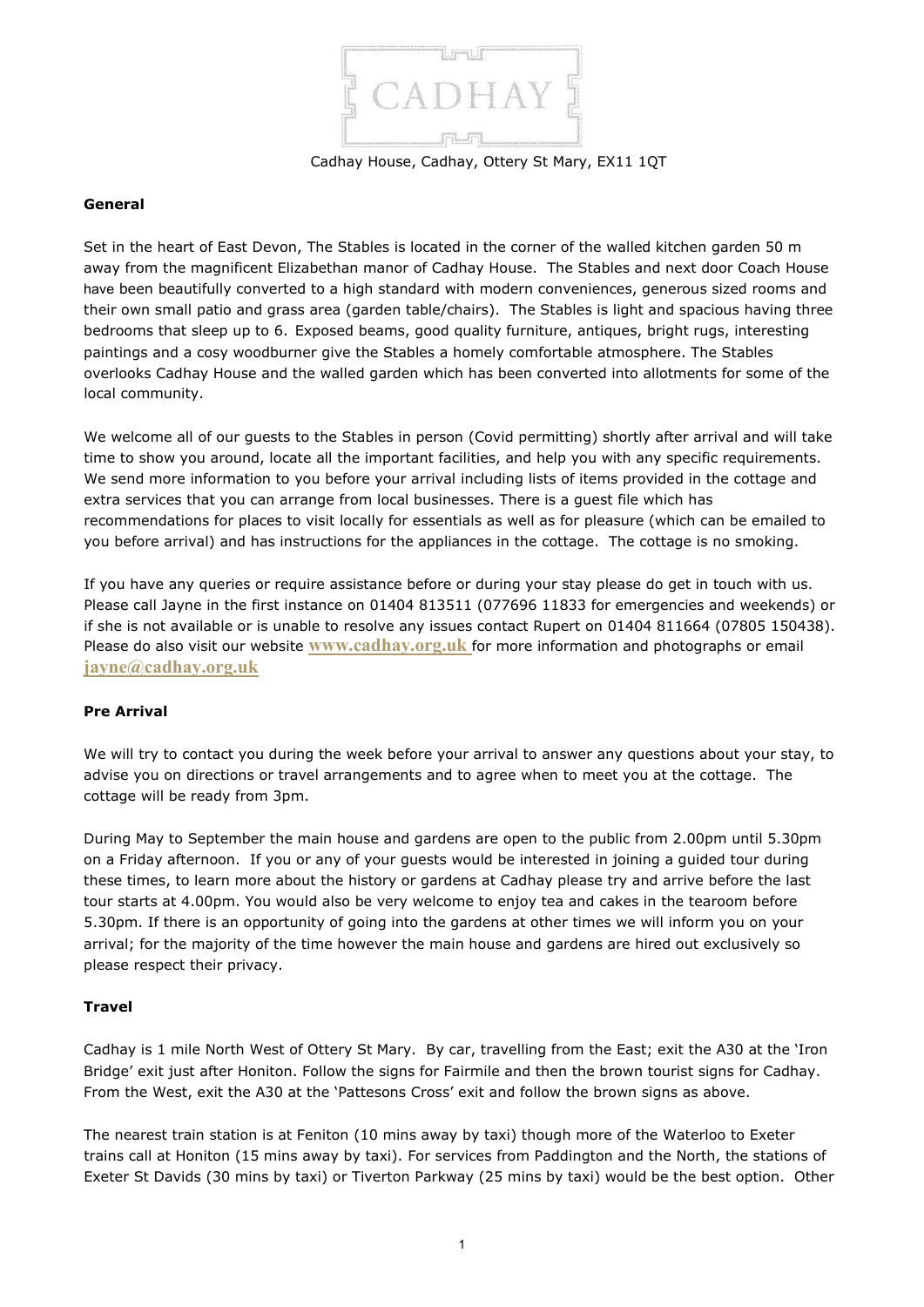than St Davids it would be advisable to book a taxi before the start of your journey due to the rural situation of the stations. For details of local taxi companies please ask for our guest information document or call us on 01404 813511. Peak taxis 01395 513322 have a specially adapted vehicle.

The nearest coach station is in Exeter from which there is a regular bus service to the centre of Ottery St Mary (4 or 4a) or taxis. From Ottery it is a 15 minute walk to Cadhay or 5 minute taxi ride.



## **Arrival and Car Parking**

Once leaving the Ottery/Fairmile road, proceed up the front drive along the Lime Avenue, the Stables is at the end of the drive on the left. Please park to the right, in front of the Linhay (open fronted barn) straight ahead. If you find that you enter via the back drive (most sat navs bring people this way), before turning left to go past the main house, park on the stone cobbles on the right in front of the Linhay (open fronted barn).

We may come to greet you on arrival (Covid permitting) or will leave the key in an agreed place. As traffic can make journey times difficult to predict you could call us (07805150438 Rupert or 07769611833 Jayne) when you are about 10 minutes away. If you are severely delayed during your journey we would appreciate a call earlier with a new estimated arrival time.

If you arrive when we are open to the public then please do come to the tearoom and ask for Rupert. To get to the tearooms walk on past the cottages and follow the tickets/entrance signs. This is a flat, stone cobbled drive, leading to a firm gravel path so if you need assistance please do ring us or ask for help from the staff on site.

#### **Ground Floor**

## **Hall**

From the car, walk a short distance on the stone cobbled path (flat but a little uneven) to the front garden. There is a slate path to the front door (wooden bar 6cm h x 112cm w) of the cottage with one step (19cm h x 152cm w x 59cm d). An outside light above the door will come on at dusk or can be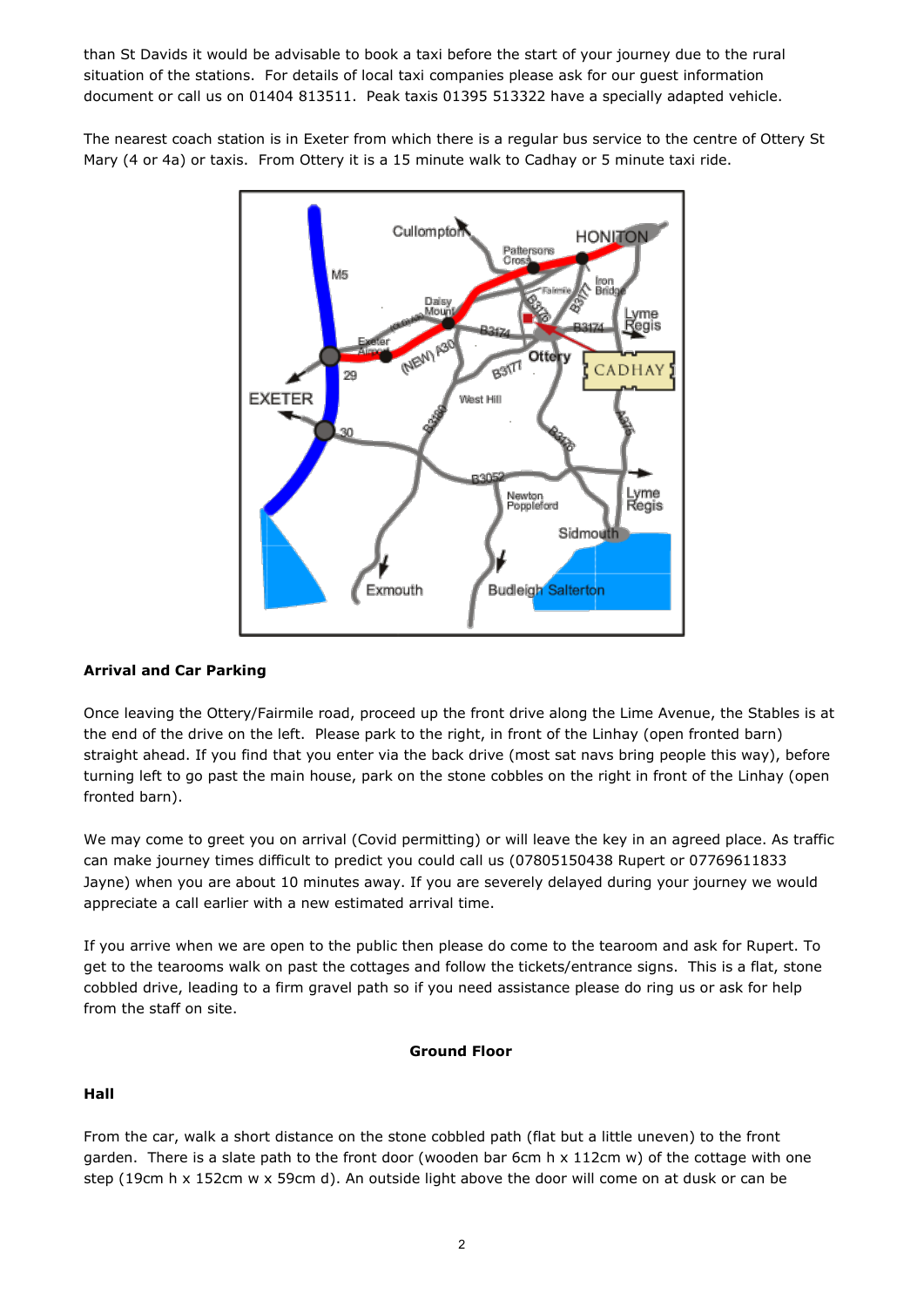switched on. Enter the hall which has a ceramic tiled floor and a flight of stairs directly opposite. At the back of the hall, a door of 79cm w opens into the downstairs lobby/loo. The toilet and sink are of standard height. There is a hairdryer, airer, washer/dryer iron and ironing board available for your use. The hot water is on constantly from our biomass boiler as is the heating which will cut in and out to keep the cottage cosy.

All rooms have a combination of ceiling lights, standard lamps and table lamps. Most are switched on at the wall by the door (including some of the standard and table lamps).

## **Sitting room/Study**

To the right of the front hall (door 79cm w) this comfortable double aspect room is carpeted with a Persian rug, 3 person settee, small 2 person couch, 4 other chairs, antique desk, telephone, TV and DVD. On one side the view is of the main house and the other of the working green house.

# **Living /Dining room and Kitchen**

The front hall opens to this light, large open plan living area with the original Stables stall doors still in evidence. The galley kitchen (tiled floor) is well equipped with a dishwasher, fridge, freezer, microwave, toaster, 1.5 sink/drainer and electric cooker (all standard height). There are no wall cupboards so all cutlery and kitchen equipment are accessible from floor cupboards. Some of the glasses and crockery are stored on a dresser in the dining room so if you would like any of these placed lower down please ask before arrival.

Cadhay has its own supply of spring water from the estate. The tap in the kitchen sink has a UV filter attached for drinking water which we would advise for elderly or young children (there is a green light switch to show when this is on) but please run for 1 minute first. The cottage uses a septic tank so we would appreciate when using the sinks and drains that fat and other chemicals could be kept to a minimum and bathroom bins used for nappies etc.

The dining room has a woodburner, table with 6 chairs, dresser, 3 comfortable chairs and a radio/Bluetooth speaker. The flooring is seagrass with a large Persian rug and there is a wooden plinth (1.5cm h x 15cm d) between kitchen and dining room. There are floor to ceiling double French doors (wood/brick threshold 20cm h x 25cm d) overlooking the main house with 2 steps (17cm h x 87cm w x 31/55cm d) down to the grass and stone cobbled path in front of the cottage. Two further windows look over the house and kitchen garden.

Opening directly into the walled kitchen garden the back door from the kitchen has a wooden strip (6cm h) then slate step (10cm h x 86cm w x 56cm d) on to a small slate patio with tables and chairs. To the right is our working greenhouse which you are welcome to visit via the lower greenhouse door (107cm w with metal bar 2cm h). Please do be aware that there are sometimes hosepipes in use which cross the walkway and occasionally wet patches. There is a brick built barbecue to the left of the cottage against the wall, you are welcome to use with your own charcoal (please clean after).

## **Upstairs**

From the front door ascend the flight of stairs (13 steps of 18cm h x 78cm w x 24cm d) to the first floor; the stairs are carpeted and have a handrail. There is a stair gate (with fitting instructions) located in the downstairs cloakroom should you require one; there are attachments by the top step.

All bedrooms upstairs are carpeted with small rugs have bedside lamps, ceiling spotlights and other occasional lamps. Each one has high rustic beams and a minimum of one window overlooking the house or walled kitchen garden. All bed linen is provided, pillows and duvets are non – feather and beds are of a standard height. The beds will be made before your arrival.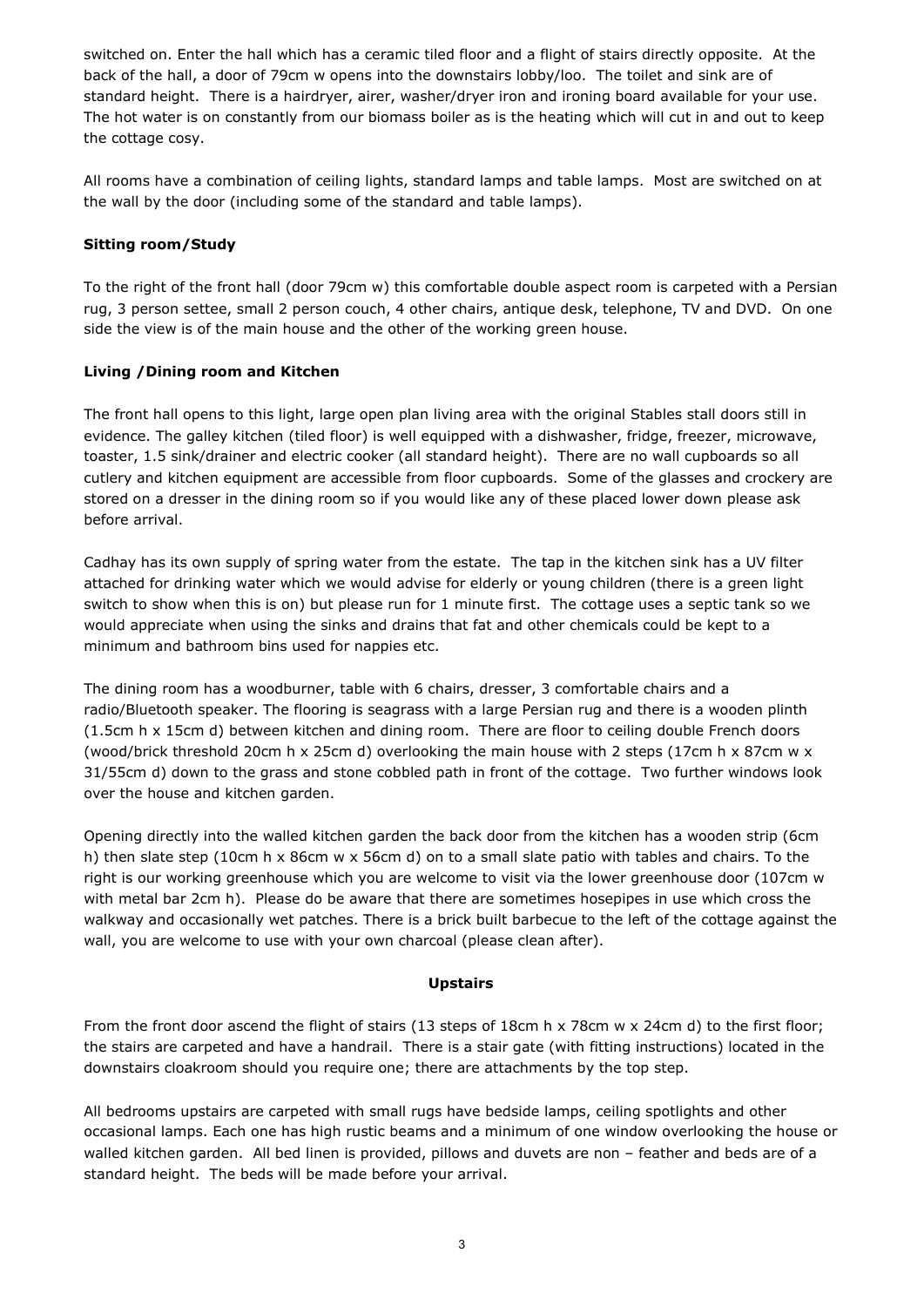The bathrooms have lino type flooring and ceiling lights. Sinks and toilets are of standard height and baths 54cm h. Each guest is provided with one bath and one hand towel plus there is bath mat and nonslip mat for every bathroom. The heated towel rails can be switched on and off at a socket on the opposite bedroom wall

## **Double bedroom 1**

To the left at the top of the stairs (70cm w door) this large room has a 6' zip link bed which can be made up as a superking double or 2 single beds. We will ask you how you would prefer this (and the other double room) to be made up when we contact you before arrival. There are a large built in wardrobe, chest of drawers, dressing table and bedside tables.

### **Twin room**

To the left at the of the end of the landing (door 72cm w) this sunny twin room overlooking the kitchen garden has an antique wardrobe, chest of drawers, large upright armchair and bedside tables.

### **Bathroom**

To the right of the stairs is the family bathroom (64cm w door) with toilet, sink, bath and separate power shower (25cm h step x 44cm w door). This bathroom is shared by the Master bedroom and twin room.

#### **Double bedroom 2**

Next to the family bathroom this bedroom also has a 6' zip link bed which can be made up as a superking double or 2 single beds. We will ask you how you would prefer this (and the other double room) to be made up when we contact you before arrival. There is a built in wardrobe, chest of drawers with mirror, bedside tables and chair. The en suite (door 64cm w) has a bath, toilet, sink and separate shower (13cm h step x 41cm w door).

#### **Gardens**

The walled kitchen garden is divided into approx 20 allotments surrounded by mown grass with various fruit trees. You are welcome to use this garden during your stay and to watch the allotment holders tending their plots. The mown field opposite the front of Cadhay House (used as a car park on a Friday afternoon) is available for children to play in. At certain times of the year this is used for grazing sheep however so please use the kitchen walled garden at these times.

From time to time Cadhay House is vacant and you will have access to these magnificent 3 acre gardens. Please do ask if you would like a plan of the gardens. There are a variety of surfaces including gravel, stone cobbles, limestone slabs and grass some of which are easier than others to walk or push wheelchairs on but most areas of the garden will be accessible to all. There are large lawns, grand trees, beautiful herbaceous borders, ½ acre of medieval ponds (unfenced so please beware especially with young children by these or our stream), glorious climbing plants, roses, shrubs and numerous interesting plants. There are garden benches and a few garden tables dotted all around the garden.

There are several lovely local walks, for which there is a footpath map in the guest information in the dining room.

#### **Additional Information**

Well behaved dogs (1 to 2) are welcome in the Stables (£20 each) but please discuss with us before your arrival. Please keep dogs off the furniture, if possible keep them to the ground floor and clean up excessive fur. Most importantly keep your dog on a lead in the gardens and clean up after them.